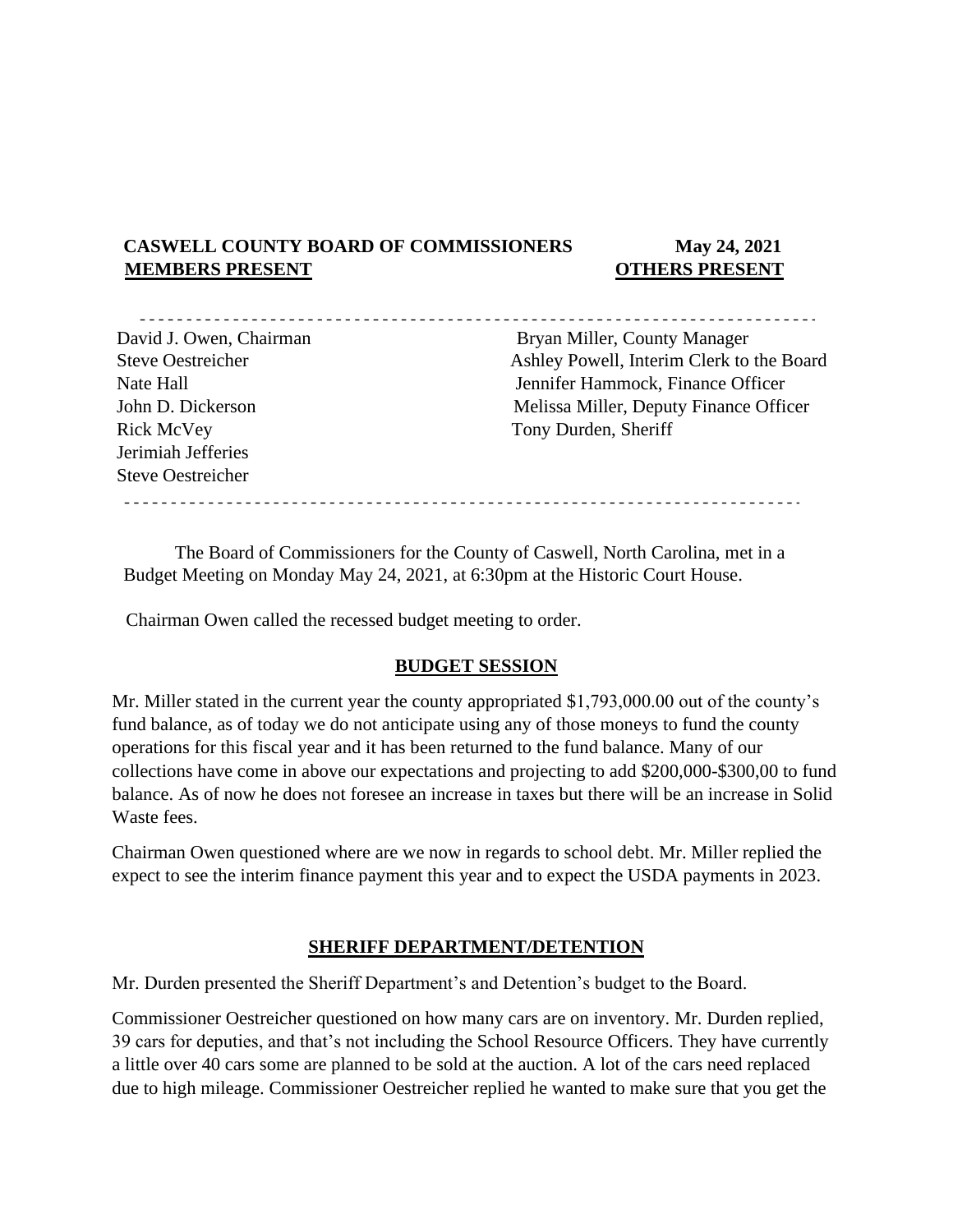cars you need. Mr. Durden replied three of those cars are for detention. Commissioner Oestreicher questioned if the \$132,000 covered the replacement for the 12 new cars. Mr. Durden replied no, that mainly covers the accessories. Commissioner Oestreicher stated \$240,000 total for the up keep cars and accessories. Mr. Durden replied yes. Chairman Owen stated he had received the updated list of cars which has 46 cars. Mr. Durden replied correct. Chairman Owen stated that he sees a lot of the cars have high mileage. Mr. Durden replied yes. Commissioner Oestreicher questioned that the total amount for the new cars, up keep and accessories is \$320,000. Mr. Miller replied yes. Commissioner Oestreicher questioned will the new cars replace the old ones. Mr. Durden replied yes, the new cars will go on the Enterprise program. Commissioner Oestreicher questioned if the county owned those cars and will they be sold. Mr. Durden replied yes. Mr. Miller stated that going forward that will not be the case, Enterprise will handle those transactions. Mr. Durden stated that there are 3 School Resource Officers and one of those positions are grant funded and the school is requesting for that money; but wants to keep the position even if the school doesn't receive the funding. Commissioner Oestreicher questioned when the grant expired. Mr. Durden replied the school is not sure if the grant will be available this year, but he is including that position in the event they don't get that funding. Commissioner Hall questioned the duties of the School Resource Officers. Mr. Durden, they teach D.A.R.E, some of the children are scared of the police and with the officers presents in the schools this will help show children that they are there to help them and also to offer safety at the schools. Commissioner Dickerson stated that if someone was the break into the schools, he would rather have an officer there rather than a social worker.

Commissioner Dickerson questioned looking at revenues regarding inmate housing due to COVID was those numbers lower. Mr. Durden replied the revenues currently do not show year to date. Commissioner Dickerson questioned how are the revenues running far as projected. Mr. Durden replied ok, the budget for inmate housing is \$660,000, last year we profited 1.2 million but with COVID our revenues were cut in half. This is the first year since he has been Sheriff that those revenues have decreased, which is due to COVID.

Chairman Owen questioned Mr. Miller under that American Rescue Plan are there any provisions listed for lost revenue due to COVID. Mr. Miller replied there are and he would look into it. Commissioner Hall suggested that we reserve some money for debit services or work on paying it down, rather than putting it in the general fund balance because it appears that we have more money in the general fund than we need. Mr. Miller replied that it would be paid off in the year 2027.

## **ADMINISTRATION**

Mr. Miller gave a brief overview of Administration's budget. Mr. Miller then stated that at a previous work session the Board had requested him to look into having a grade and salary classification study. After doing some research he found a group that would provide all the services that are needed, and this group gave a quote in the amount of \$14,000-\$15,000; every other company that he had looked at estimated around \$40,000-\$50,000. Then he proceeded to ask the Board what their thoughts were on the Salary and grade study. Commissioner Dickerson questioned in regards to the salary study what all does that involve. Mr. Miller replied it looks at